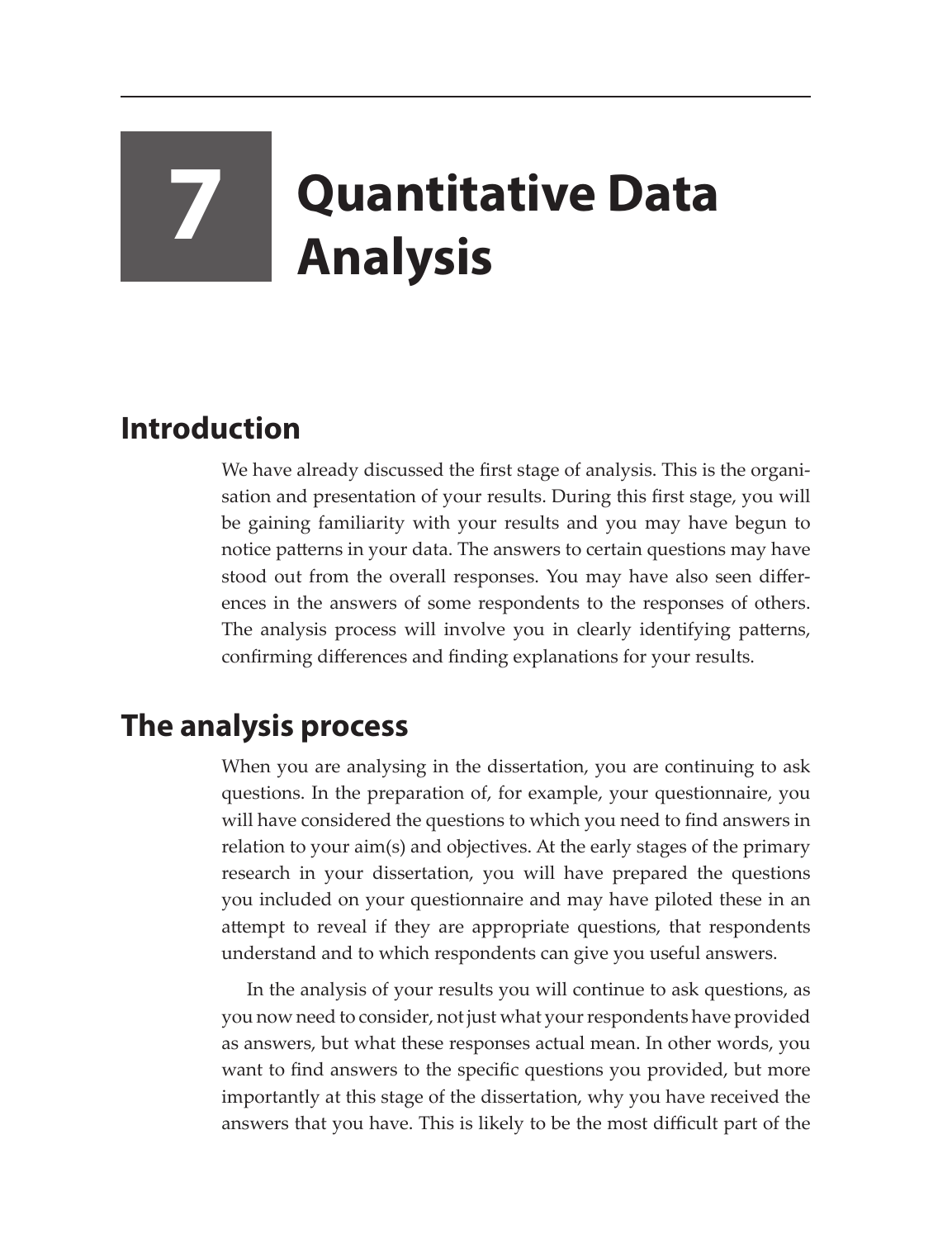dissertation and you may not be surprised to find that it is very likely to be the one that your supervisor and dissertation examiner will study particularly closely and assess very carefully. The section: 'Writing this chapter in your dissertation' discusses this in more detail.

In the conducting of your analysis, you are attempting to explain your results (this is mainly trying to answer the question why?) so that you can get a better understanding of them. However, in attempting to understand your results the key process in which you are involved is comparison. Analysis is largely a process of comparison, and in your dissertation will involve:

- comparison between the answers of one respondent to each of the questions on, for example, a questionnaire,
- comparison between answers given by different respondents to each of the specific questions on the questionnaire; and
- comparison between your primary research and literature, including the research already published on the topic you are researching.

Conducting your analysis is likely to be the most important process that is required in your dissertation. The reason for this is that, through the processes of comparison outlined above, you will be attempting to answer the question 'What do my results actually mean?'

However, the approach you take to analysing your data will depend very much on the type of data you have collected. Also remember, as stated in Chapter 3, that it is always a good idea to decide on how you will analyse your data before you actually start to collect it. However this is not always done by students!

## **Questionnaire analysis**

Probably the most common technique used by very many students, requiring quantitative analysis, is a questionnaire survey. Certainly, if your survey is made up mostly or completely by closed-ended questions, then it is feasible to analyse it in a quantitative manner. The first stage of quantitative analysis involves converting your responses into some kind of numeric form. In its simplest form this can mean for example, actual 'real' totals of respondents in a specific response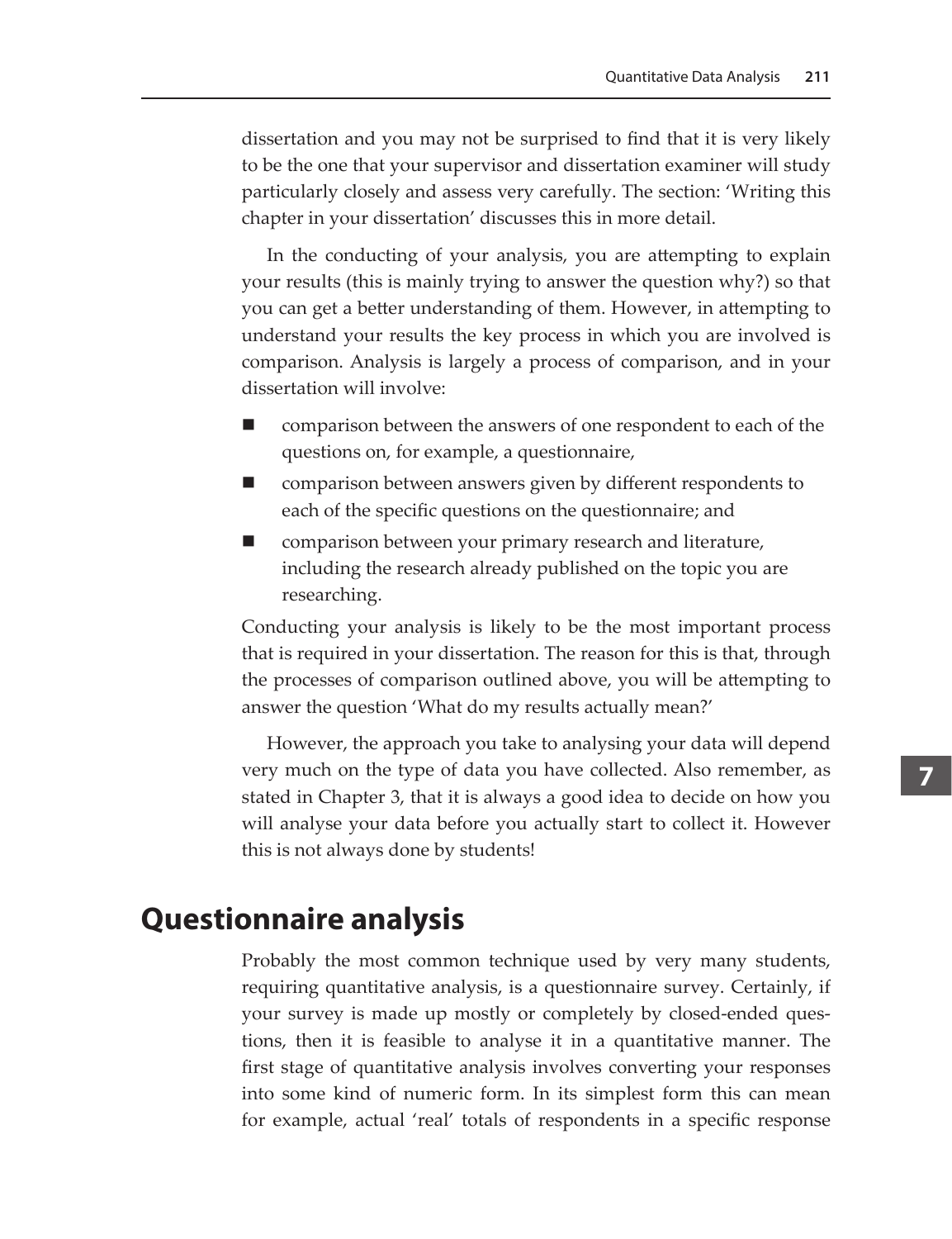category. The variety of questions on a survey means that there are a number of ways of displaying the results. The presentation of data requires the process of summarising and organisation of the material. This process of displaying actual figures from a summary of responses, and also converting these to percentages, has been discussed in Chapter 6 in relation to how to present your results. Likewise the use of various diagrams (bar charts, pie charts and graphs) to present your results has also been discussed. However, as a reminder, it is important to be aware that actual numbers of respondents and responses to specific answers can be shown, although these are frequently converted to percentages, so that it is easy to compare results for different but related questions on the survey. Using percentages can also make it possible to compare your results with results from published sources including those in your literature review. Closed-ended questions such as the 'Yes/No' type can be displayed as percentages, while more complex closed-ended questions can be displayed using bar charts and/or pie charts. Some data may be appropriate to show as line graphs, or scatter graphs.

However, the presentation and mere summarising of your results is not what is required in the analysis chapter. It may be the first stage of analysis, but there is much more to do in attempting to answer the vitally important questions: What do the results mean? The following section discusses how you can answer this.

#### **What do your results mean?**

Some of your questions may involve factual information, including demographic-type questions where you will have asked for information on, for example, gender, age, income levels, education and place of residence. This will certainly be the case if you have attempted to achieve a representative sample and may have used some of these demographic factors to achieve this sample. Note that some of the questions you used to gather such information may have been in the form of checklists or 'tick box' type questions, but the common factor is they were intended to gather factual information and were closed-ended. Nevertheless, whatever the format of the closed-ended question, the comparison process here involves the comparison of answers from certain types of respondents to those of others and you may notice differences between some respondents' answers. For example: